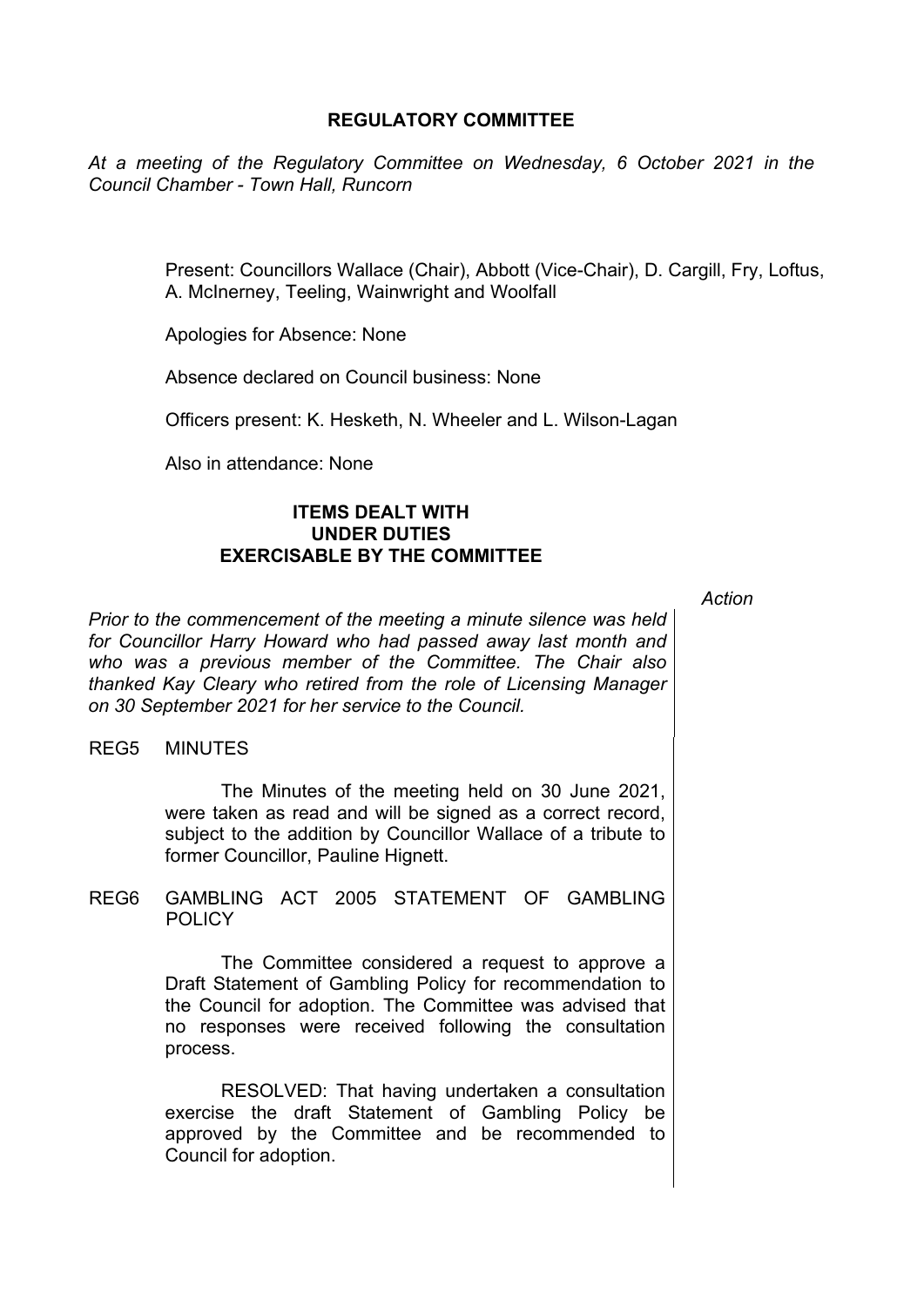An appropriate form of wording for the Council resolution would be: "The Council:

- 1. adopts the Statement of Gambling Policy attached to the report to come into effect immediately following the expiry of the current Policy; and
- 2. directs that the Operational Director Legal and Democratic Services publish the Statement in accordance with section 349 of the Gambling Act 2005 and the Gambling Act 2005 (Licensing Authority Policy Statement) (England and Wales) Regulations 2006."

## REG7 TAXI MATTER

The Committee met to consider three amendments to taxi licensing policy.

In July 2020 the Department for Transport (DfT) published its Statutory Taxi and Private Hire Vehicle Standards Document ("Standards Document").

On 2 September 2020 the Regulatory Committee received a copy of the Standards Document and were advised that the contents and implications would be examined by the Licensing Section and matters referred back to the Committee for consideration.

One recommendation in the Standards Policy was to implement a new Professional Standards Policy relating to convictions and this had already been put before Members of the Committee and adopted by the Council.

Three further recommendations from the Standards Document had been considered by Officers and were put to the Committee as recommended amendments to the current taxi licensing policy. These were as follows:-

- 1. The requirement to check all new taxi driver applicants against a central data base prior to being licensed as well as updating the database with details of license refusals and revocations.
- 2. The requirement for all licensed drivers to be registered with the Disclosure & Barring Service (DBS) update service so that more frequent checks can be made.
- 3. An amendment to the vehicle licensing policy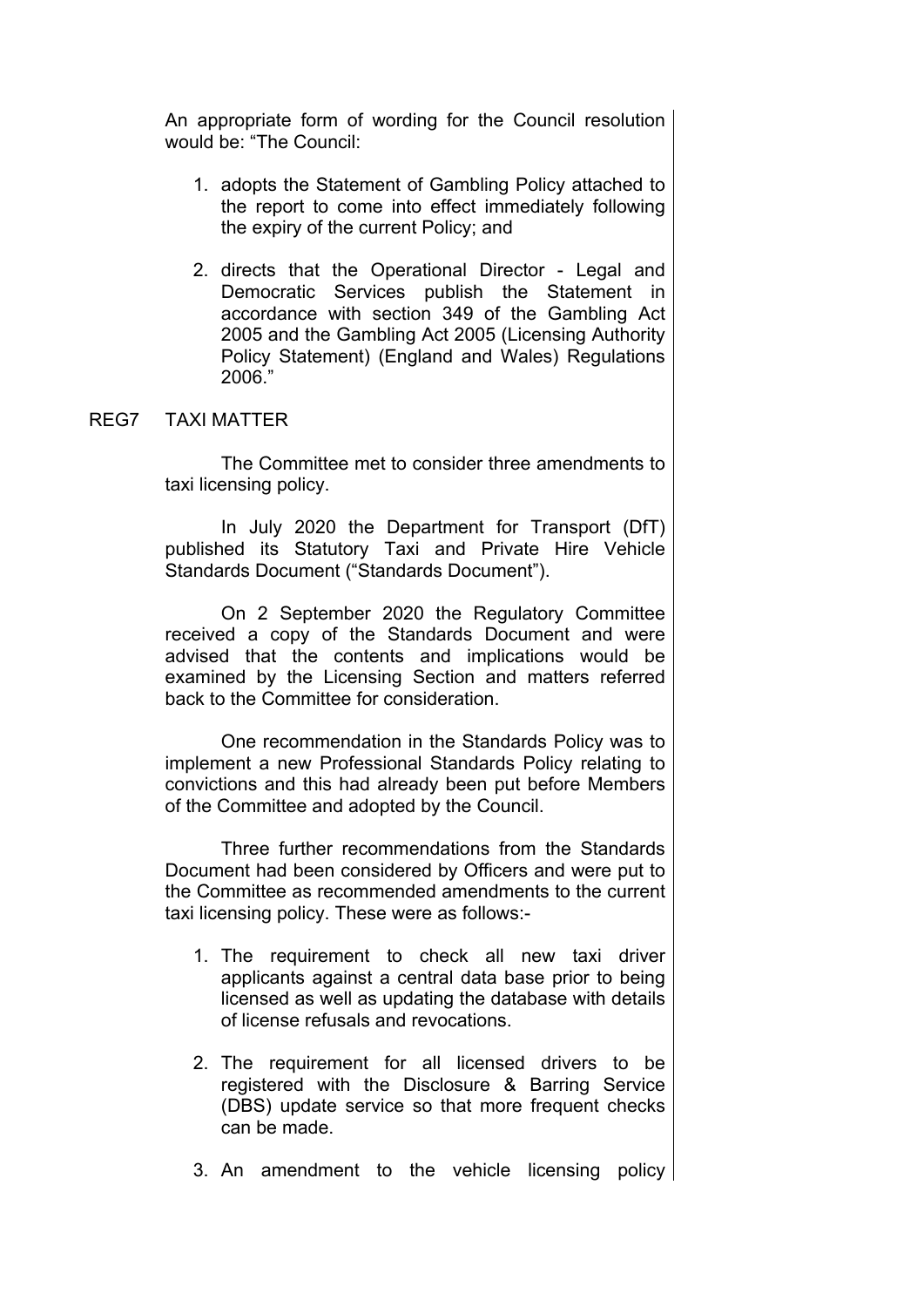requiring the display of a customer feedback notice in licensed vehicles.

The members took in account the information provided in the Committee item and the 4 Appendices and were in agreement with introducing the above requirements subject to there being an amendment to the proposed wording of the Vehicle Licence Policy Amendment set out in Appendix D. The amended wording agreed by the Committee is set out in bold below.

*"Every licensed hackney carriage and private hire vehicle is required to permanently display in a prominent location for the customer a feedback notice (compliments and complaints) as provided by the licensing section".* 

The reason for the amended wording was that the Committee wanted to make it clear that the feedback notice was also for positive feedback and not just complaints.

RESOLVED: To make a recommendation to the Executive Board that the current taxi licensing policies be amended by adopting the following:-

- 1. A requirement that all new applicants be checked against a central database prior to being licensed and that a National Register be updated with details of licence refusals and revocations.
- 2. A requirement for all licensed drivers to be registered with the Disclosure & Barring Service (DBS) update service so that more frequent checks can be conducted.
- 3. An amendment to the vehicle licensing policy requiring the display of a customer feedback notice in vehicles.
- REG8 SCHEDULE 12A OF THE LOCAL GOVERNMENT ACT 1972 AND THE LOCAL GOVERNMENT (ACCESS TO INFORMATION) ACT 1985

The Committee considered:

(1) Whether Members of the press and public should be excluded from the meeting of the Board during consideration of the following items of business in accordance with Sub-Section 4 of Section 100A of the Local Government Act 1972 because it was likely that, in view of the nature of the business to